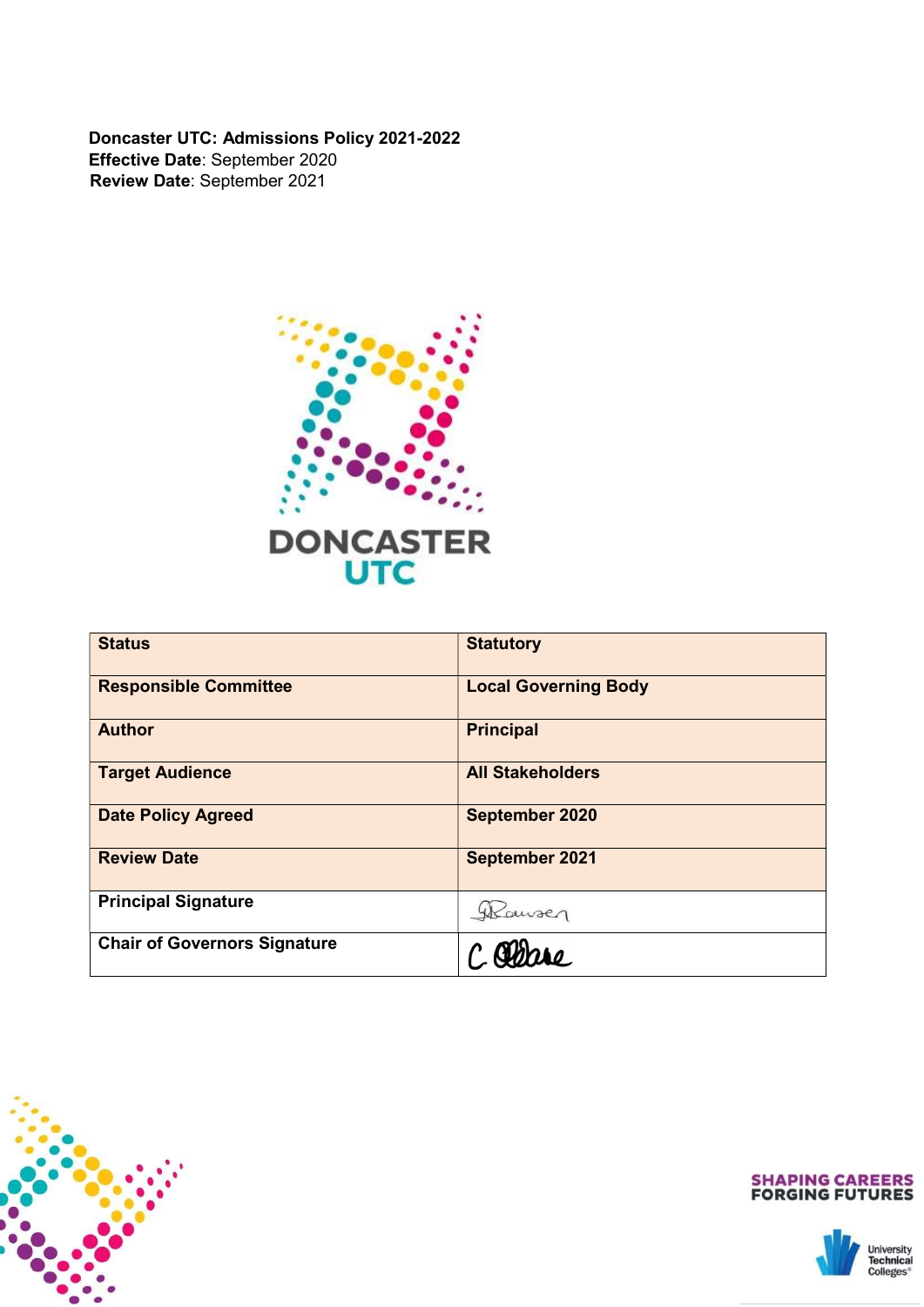## Introduction

 1.1. Doncaster UTC (DUTC) is a University Technology College specialising in engineering and creative & digital technologies. DUTC is a distinctive school led by employers and universities to provide an innovative and engaging learning environment and unique learning experience. DUTC will equip students with the education, skills and qualifications creating pathways into higher education, apprenticeships, and employment in the most significant areas of economic growth locally, nationally, and internationally.

1.2. When applying to Year 9 or Year 12 at DUTC, parents, carers and students should note the unique offer at DUTC. DUTC will deliver a core curriculum based around STEAM (science, technology, engineering, Arts and mathematics) subjects, with an opportunity for learners to select units focused towards engineering or creative & digital technologies if they wish. Students will spend much of their time at the UTC working on projects which will link into the curriculum and are related to the specialisms. Our school day and terms are longer to prepare students for life after the UTC.

1.3. DUTC is committed to an open, fair and transparent admissions policy complying with the School Admissions Code and the School Admission Appeals Code (the Codes). In accordance with the Codes, DUTC will review its Admissions policy annually in line with the consultation timetable for admissions. This policy will be reviewed in readiness for entry in September 2022.

1.4. DUTC is located in Doncaster town centre and serves the town of Doncaster and the wider subregion. This admissions policy seeks to ensure a fair balance between Doncaster and its neighbours and also to minimise the impact on any individual school.

## 2. Process of Application

l

 2.1. DUTC will manage its own admissions arrangements for both Year 9 and Year 12 outside the normal local authority process for co-ordinating school offers. Applications should be made directly to DUTC.

2.2. Copies of the application form are available online from 1st September 2020 (www.doncasterutc.co.uk). Alternatively, a printed copy can be requested by contacting DUTC directly on 01302 976515.

2.3. To receive an offer of acceptance by 5th March 2021, applications must be submitted by:

- 4th December 2020 for students entering Year 9
- 12th February 2021 for students entering Year 12

2.4 All students for Year 9 admissions will be expected to apply for one of the UTC's two specialisms:

- For Engineering there will be 75 places available
- For Creative and Digital Technologies there will be 75 places available

If there are insufficient applicants for places in one specialism these will be added to the places available for the other specialism up to a maximum of an additional 15% in either specialism due to the restriction of the building and equipment available.

2.5. Parents/carers (Y9) and students (Y12) will be expected to confirm acceptance of the place by 12th March 2021 and will be required to attend an enrolment evening.

2.6. Applications after the 4<sup>th</sup> December 2020 (Year 9) and 12th February 2021 (Year 12) will be notified on or before the 31st March 2021.

2.7. Inaccurate or false information on the application form may result in the place being withdrawn.

# **SHAPING CAREERS<br>FORGING FUTURES**

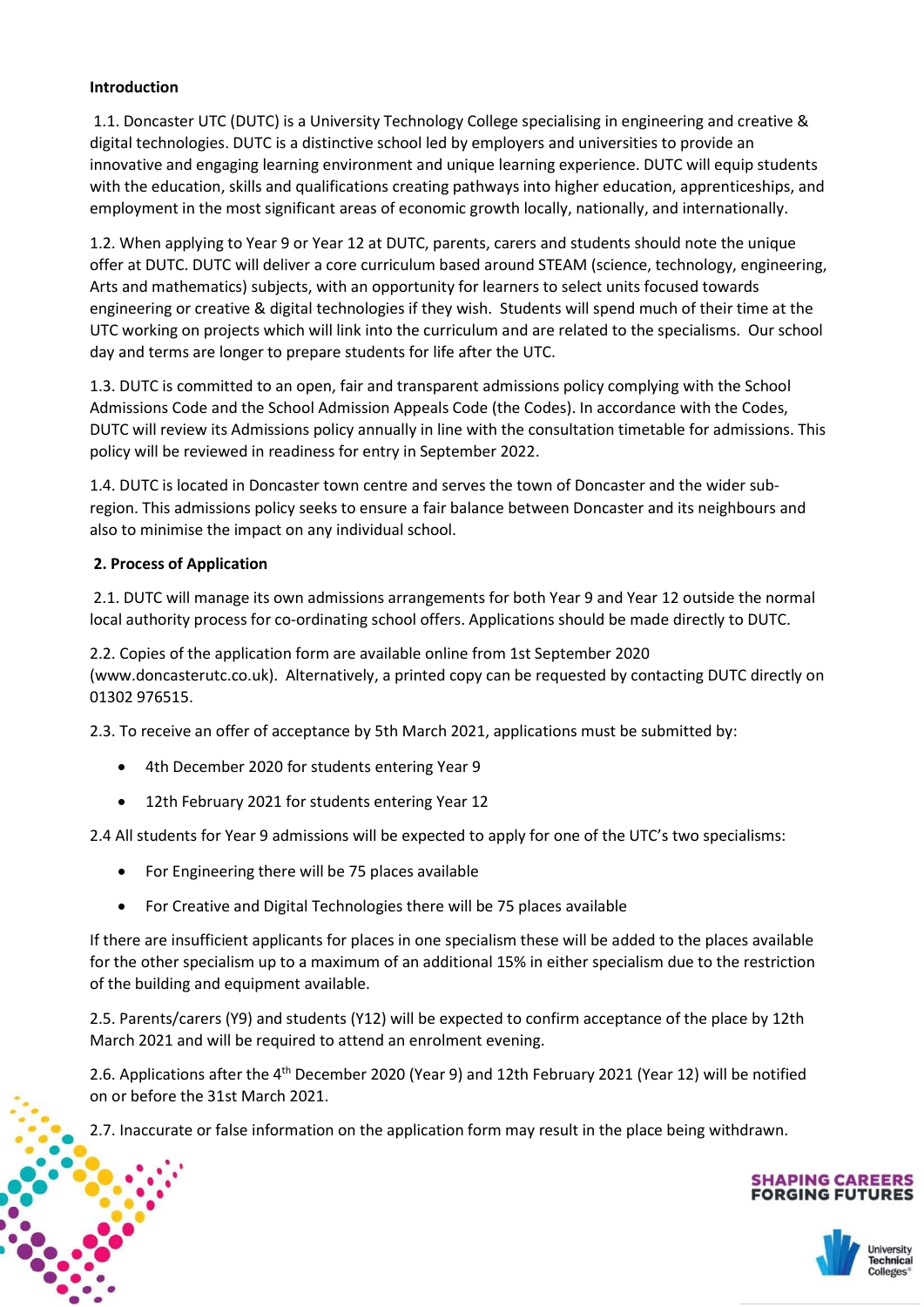# 3. Published Admission Number (PAN)

3.1. For September 2021, DUTC will operate the following PAN: Year 9 - 150 students.

- If fewer Year 9 applicants than the PAN are received, all applicants will be admitted.
- If more applicants than the PAN are received, the over-subscription criteria listed in Section 5 will be applied.

Year 12 - 50 students who meet the minimum entry requirements for post-16 courses (see Section 6):

- 50 students who meet the minimum entry requirements for post-16 courses. The Year 12 PAN is low because this applies to external candidates only. Year 11 students attending DUTC are guaranteed a place in Year 12, providing they meet the minimum entry requirements.
- If more than 50 eligible applicants apply, the oversubscription criteria will be applied as outlined in Section5.

3.2 Students will not be admitted to DUTC at any other time other than at the start if the Year 9 or Year 12.

## 4. Special Educational Needs/Education Health and Care Plans 4.1.

Students with an Education Health and Care Plan (EHCP) will be admitted to DUTC if DUTC is named on the EHCP.

#### 5. Oversubscription Criteria

5.1. If the number of applicants to DUTC for Year 9 entry is at, or below, the PAN, as detailed in paragraph 3.2 of this policy, all applicants will be admitted.

 5.2. The criteria in this section apply to entry at both phases of the school. Any students wishing to enter the sixth form will also be required to have met the academic entry criteria for the sixth-form set out below. If there are more applicants than places, the following criteria will apply:

- Preferences will be sorted in the priority order of the criterion outlined below.
- Should there be insufficient places available within each criterion, places will be allocated by Random Allocation under each specialism, which will be supervised by someone independent to the UTC.

#### a) Looked After Children or Previously Looked After Children

 b) Trust school up to 30 places in Year 9, will be available for students on the role of Hungerhill School at the published closing date. Where the number of applicants for Year 12 is greater than the published number, applicants currently on role at the UTC will be given priority, providing they meet the entry criteria, places will then be offered to students on role at Hungerhill School.

# c) Trust Partner Schools

Students who had previously attended a school which is a member of the 'Brighter Futures Learning Partnership Trust'. The Trust schools are:

Hungerhill School

l

- Kirk Sandall Infants and Junior Schools
	- Dunsville Primary School



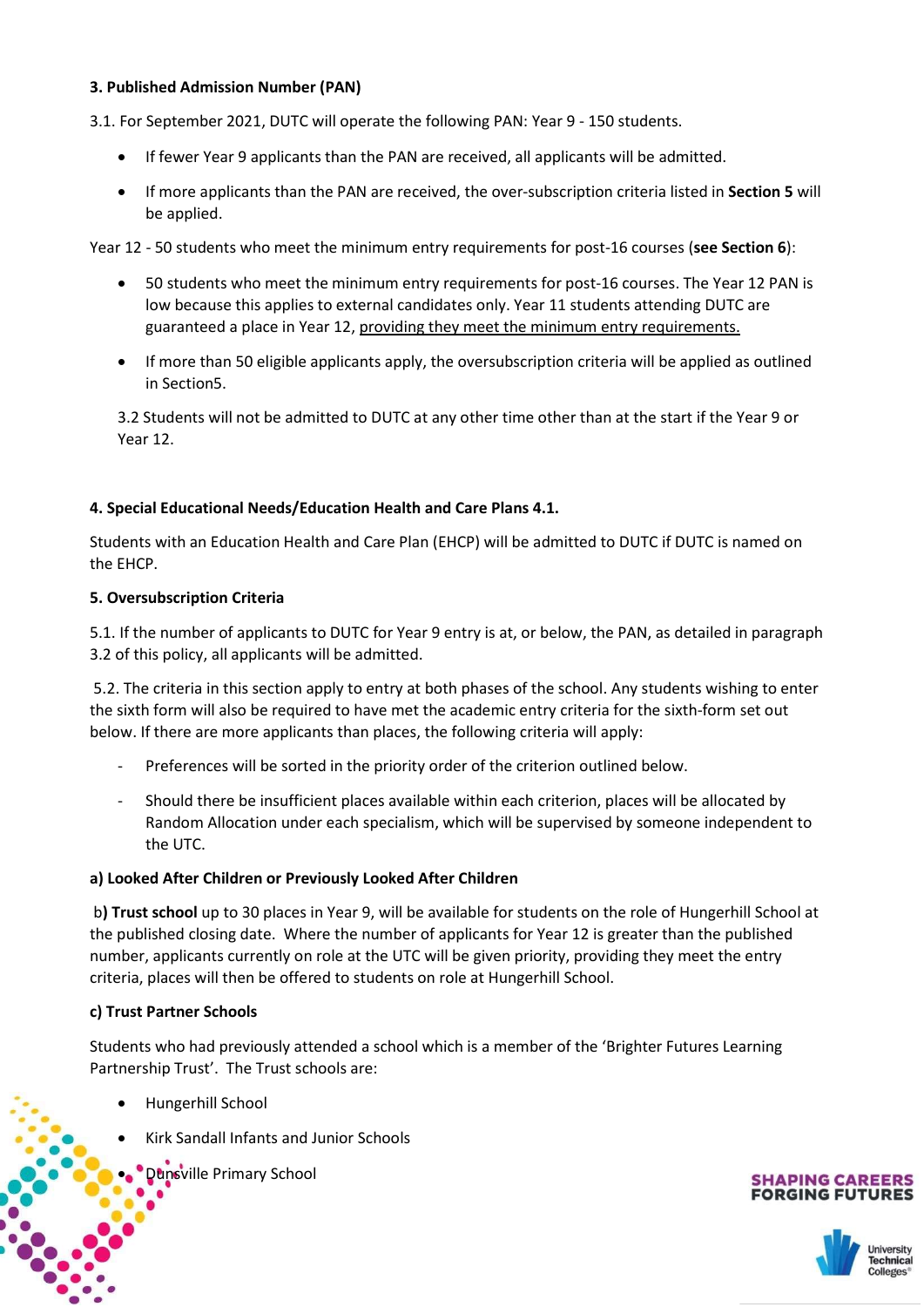- Barnby Dun Primary Academy
- West Road Primary Academy

d) Siblings Students with a sibling<sup>1</sup> living within the same family unit (e.g. stepchildren) who will be attending the requested school at the point of admission. Where there are insufficient places in the appropriate year group to enable all siblings from a family unit to be admitted, including twins, triplets, etc., all will be admitted.

e) Students who are ordinarily resident<sup>ii</sup> in the catchment area. Students living within the designated catchment area of the school. Our catchment area is defined by postcodes DN1-12 and S64.

f) Students who are ordinarily resident<sup>iii</sup> outside of the catchment area. Students living outside the designated catchment area of the school. Our catchment area is defined by postcodes DN1-12 and S64.

\_\_\_\_\_\_\_\_\_\_\_\_\_\_\_\_\_\_\_\_\_\_\_\_\_\_\_\_\_\_\_\_\_\_\_

<sup>1</sup> 'Sibling' means a natural brother or sister, a half brother or sister, a legally adopted brother or sister or half-brother or sister, a step brother or sister or other child living in the same household as part of the same family who, in any of these cases, will be living at the same address at the date of their application for a place.

# 6. Academic entry criteria for Year 12

6.1. In order to be eligible for entry or progression into year 12, applicants and our own year 11 students will normally be required to have met the following academic entry criteria:

- 5 GCSE passes at grade 4 or equivalents, including Maths and English
- Grade 6 at GCSE for A Level subjects
- Access to A level Physics and Chemistry will require a minimum of grade 6 in GCSE Maths
- Access to the Extend Diploma in Engineering or Creative and Digital Technologies would require a minimum of 5 grade 4s at GCSE including English, maths and science.

6.2. In addition to these academic entry/progression criteria, the UTC may also stipulate additional academic criteria for some subjects where relevant for the course they are entering. This will be stipulated on Doncaster UTC's website.

6.3. If students meet the general academic entry requirements for the school but not for their chosen course or courses, they will be offered other courses for which they have met the academic standard.

6.4. Places will be conditional until evidence of results have been obtained (typically a results statement).

# 7. Waiting List Provision

l

į

7.1. Where DUTC receives more applications for places than there are places available, DUTC will maintain a waiting list until the end of the first term of the year of entry (31st December). This will be open to any parent/carer who requests that their child's name is placed on it following an unsuccessful application.

8.2. Vacant places will be offered from the waiting list as and when available (in accordance with the published criteria).

7.3. To be entered onto the waiting list for Year 12, students must have met/be predicted to meet the entry criteria.